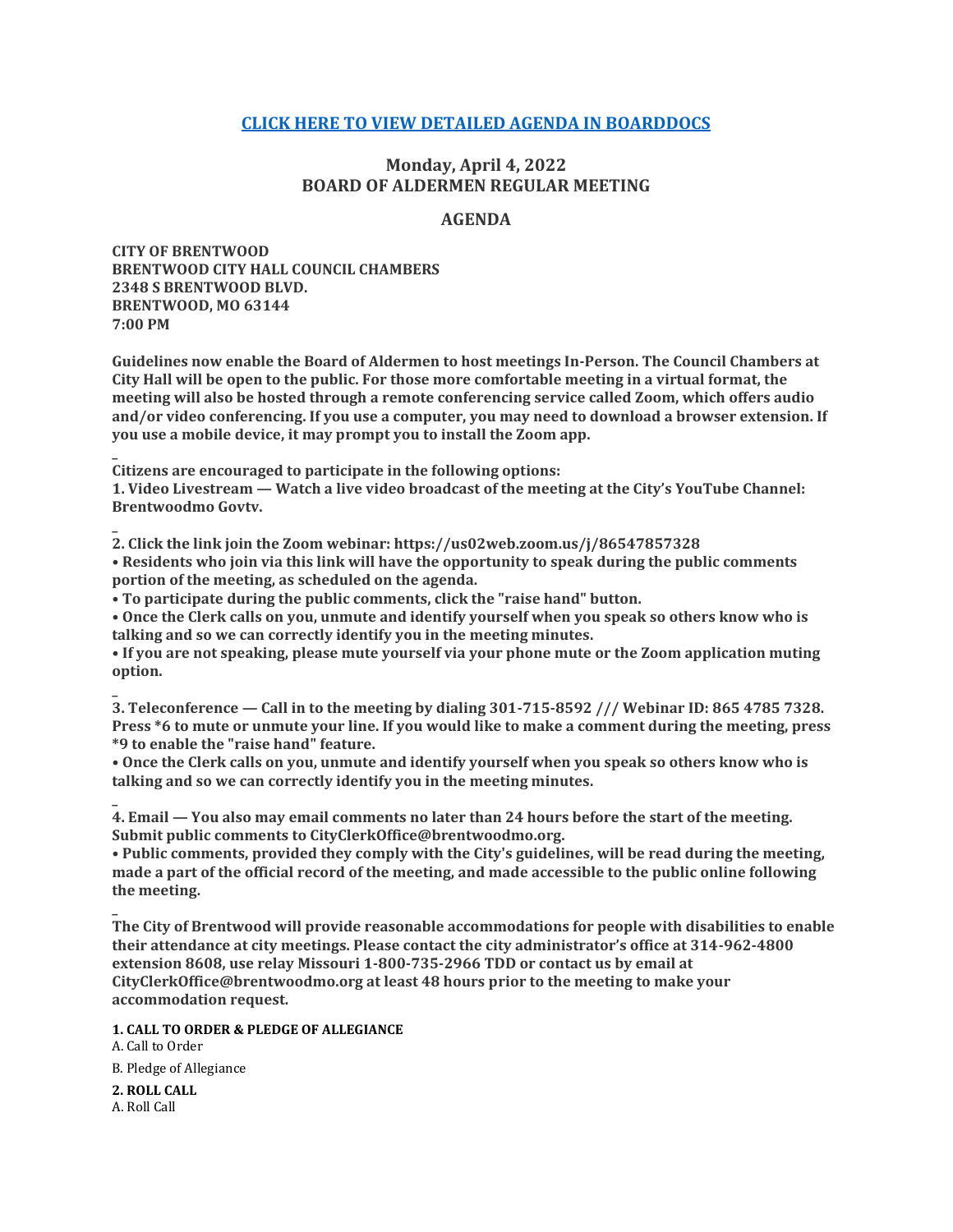#### **3. AGENDA APPROVAL**

A. Approval or Amendment of Agenda

#### **4. ANNOUNCEMENTS, APPOINTMENTS, PROCLAMATIONS & RECOGNITIONS**

A. Recognition of Alex Cavallini - Alex Cavallini Day in the City of Brentwood, Missouri

B. Meet & Greet with Team USA Women's Hockey Goalie and Brentwood resident Alex Cavallini on April 10th starting at 4:30 p.m. at the Brentwood Ice Rink, 2505 South Brentwood Blvd., Brentwood, MO 63144

#### **5. PUBLIC HEARING**

A. Text Amendment Amending Section 400.1400(C) Conditional Uses of The Urban District to Include Facilities Used for Animal Rescue, Shelter and Adoption and Related Support Activities as a Conditional Use

## **6. CITIZEN COMMENTS**

A. Citizen Comments

#### **7. MAYOR AND ALDERMEN REPORTS**

A. Mayor David Dimmitt

- B. Alderman David Plufka Ward 1
- C. Alderwoman Nancy Parker Tice Ward 1
- D. Alderwoman Sunny Sims Ward 2
- E. Alderman Brandon Wegge Ward 2
- F. Alderman Steve Lochmoeller Ward 3
- G. Alderman Jeff Gould Ward 3
- H. Alderman Jack Shelton Ward 4

I. Alderwoman Kathy O'Neill - Ward 4

## **8. CITY ADMINISTRATOR REPORT**

A. Brentwood Bound Update

## **9. CONSENT AGENDA**

A. Standing Committees Reports

B. Approval of Meeting Minutes

C. Warrant Lists - Operating Funds and 2021 and 2022 Expenditures from the 2019 Series Certificates of Participation Proceeds (COPs)

D. Resolution No. 1350 - A Resolution Approving a Change Order to the Contract with Jacobs Engineering Group for Continuing Construction Services as Well as the Design of a Retaining Wall in Phase 2

E. Resolution No. 1351 - A Resolution Approving a Change Order to the Contract with HOF Construction In., for Additional Work Needed for the Brentwood Park Pavilion and Event Lawn Project

F. Resolution No. 1352- A Resolution Approving A Temporary Roadway Agreement With Fred Luth & Sons Associated With MSD Project 11212

G. Resolution No. 1353- A Resolution Approving Change Order 3 With Ideal Landscape For GRG Connector A

# **10. OLD BUSINESS**

# **11. NEW BUSINESS**

A. Bill No. 6378 - An Ordinance Of The City Of Brentwood, Missouri, Approving Amendment To Lease With Renatales Inc. D/B/A Bauserhaus; Authorizing Certain Other Actions In Connection Therewith; Providing For The Effective Date Of This Ordinance; And Containing A Severability Clause. - First and Second Reading

B. Bill No. 6379 - An Ordinance Adopting And Enacting A New Code Of Ordinances Of The City Of Brentwood; Establishing The Same; Providing For The Repeal Of Certain Ordinances Not Included Therein, Except As Herein Expressly Provided; Providing For The Manner Of Amending Such Code Of Ordinances; Providing Penalty For The Violation Thereof; And Providing When This Ordinance Shall Become Effective - First and Second Reading

C. Bill No. 6380 - #22-005: Text Amendment Amending Section 400.1400(C) Conditional Uses Of The Urban District To Include Facilities Used For Animal Rescue, Shelter, And Adoption, and Related Services For Those Animals Such As Veterinary Care, Pet Owner Resources Support And Educational Programming As A Conditional Use

### **12. CITIZEN COMMENTS**

A. Citizen Comments